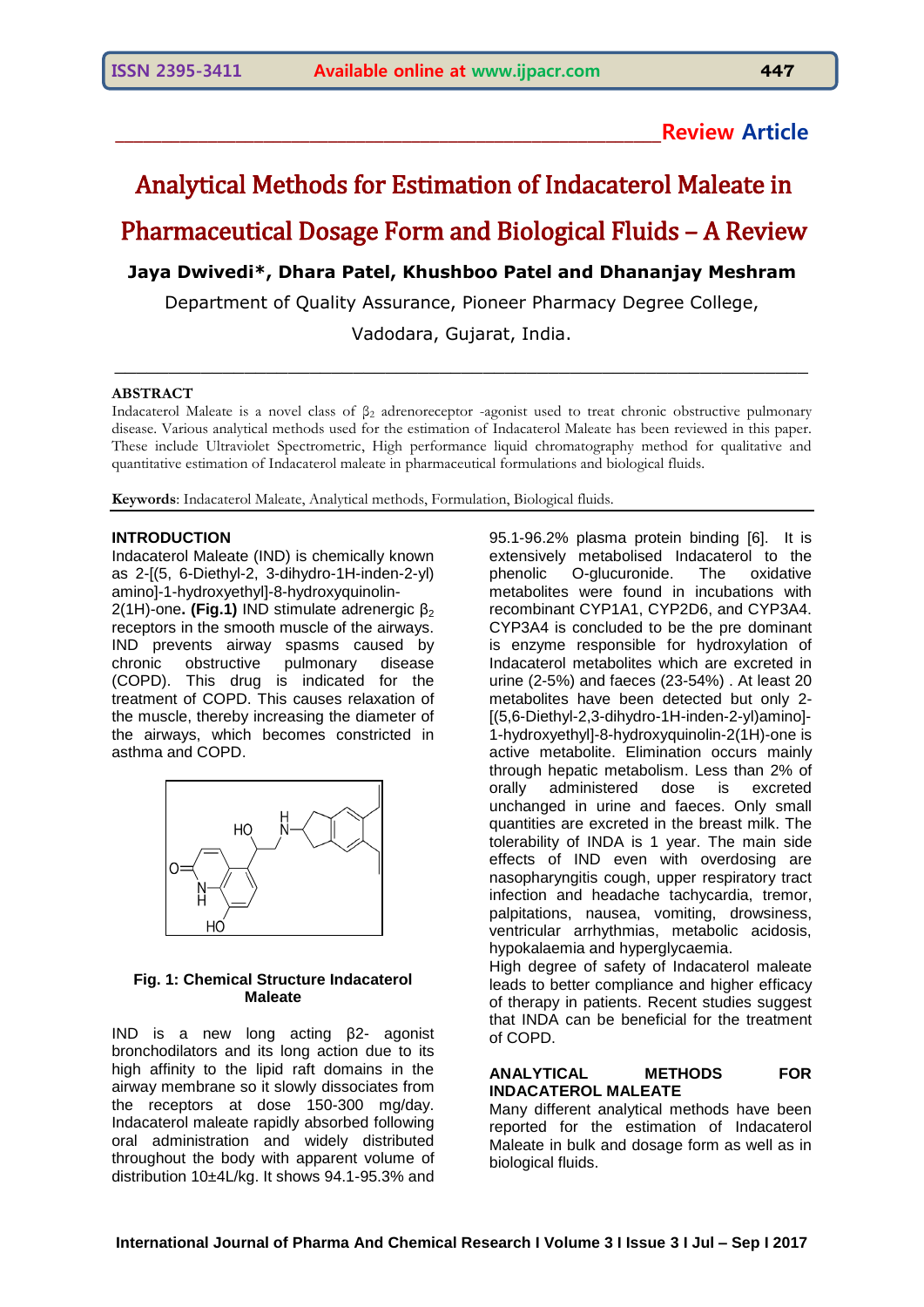#### **FOR ESTIMATION IN BULK DRUG AND PHARMACEUTICAL FORMULATION Spectrometric methods**

Y.A. Salem et al.<sup>7</sup> developed Spectroscopic method for estimation of Indacaterol maleate in capsules. Three simple and sensitive spectrophotometric methods (A, B and C) have been developed for the quantitative estimation of Indacaterol maleate (IND) in bulk drug and capsules.

**Method A** was based on the measurement of the difference absorption spectra of IND in 0.1 N HCl and 0.1 N NaOH media. The difference spectrum exhibits maxima and minima at 274.6 and 257.8 nm, respectively. The method was found to be linear in the concentration range of 1 to 16 µg/ ml with percent recovery of 99.37% - 100.19%. The LOD and LOQ were found 0.07 µg /ml and 0.212 µg /ml respectively.

**Method B** was based on the oxidative coupling reaction with an acidic solution of the chromogenic agent 3-methylbenzothiazoline-2 one hydrazone (MBTH) and the drug upon treatment with ceric ammonium sulphate (CAS) produces an orange colour peaking at 545 nm. The method was found to be linear in the concentration range of 2 to 20 µg/ ml with percent recovery of 99.51% - 99.90%. The LOD and LOQ were found 0.213 µg /ml and 0.651 µg /ml respectively.

**Method C** was based on the reaction with 4 aminoantipyrine (4-AAP) in presence of alkaline oxidizing agent; potassium hexacyano ferrate and diluted ammonia (K3 [Fe (CN) 6] / NH3) and measuring the produced red colour at 510 nm. Beer's law is obeyed in the concentration range of 3.0 – 30.0 µg /ml with percent recovery of 99.60 - 100.54 %. The LOD and LOQ were found 0.125 µg /ml and 0.38 µg /ml respectively.

Method A was found to be the most sensitive method providing the highest molar absorptivity and specific absorbance values. For application in quality control laboratories, method A is considered superior to other methods owing to its rapidness, minimum steps, simplicity and sensitivity providing high rates of sample throughput. Both methods A and C employ simple diluting solvents (0.1 N HCl, NaOH and distilled water, respectively) providing cost effectiveness. However, distilled water is more eco-friendly. The proposed methods are applicable and valid for the assay of Indacaterol maleate. They have the advantages of being less time-consuming and don't require elaborate treatments and expensive solvents required with the chromatographic methods.

The increasing order of sensitivity of the propose methods are  $A > B > C$ , so the proposed spectrophotometric methods can be used in the determination of Indacaterol in bulk drug and its capsules in quality control laboratories without the interference from common excipients.

The proposed method was found to be useful for routine analysis of pharmaceutical formulation.

Maha F, et al.<sup>8</sup>, developed Spectroscopic method for estimation of Indacaterol maleate and glycopyrronium in a newly approved pharmaceutical formulation using different signal processing techniques of ratio spectra.

Three spectrophotometric methods have been developed and validated for determination of Indacaterol (IND) and glycopyrronium (GLY) in their binary mixtures and novel pharmaceutical dosage form. The proposed methods are considered to be the first methods to determine the investigated drugs simultaneously. The developed methods are based on different signal processing techniques of ratio spectra namely; Numerical Differentiation (ND), Savitsky–Golay (SG) and Fourier Transform (FT). The developed methods follow Beer's law over concentration range 1–30 and 10–35 (μg/mL) for IND and GLY, respectively. The percentage recoveries range was found 99.00%–100.49%. The developed methods were proved to be specific, sensitive, precise and accurate for estimation of the investigated drugs in their pharmaceutical dosage form.

#### **Chromatographic methods**

The high performance Liquid chromatography (HPLC) method has been reported for the analysis of INDA in pharmaceutical formulation as well as in bulk.

Y. A. Salem et al.<sup>9</sup> Developed high performance Liquid chromatography for determination of Indacaterol Maleate in Pharmaceutical Preparations adopting Ultraviolet and Fluorescence Detection. The chromatographic separation was performed on C18 column as a stationary phase, and the mobile phase consisted of acetonitrile: 5mM acid hydrogen orthophosphate containing 0.3 % triethylamine (TEA) in ratio of (40: 60% v/v) adopting both Ultraviolet and fluorescent detection adjusted to pH 3.0 using 0.02 M orthophosphoric acid (OPA) and was passed at flow rate 1.0 mL /min. The UV detection was adjusted at 259 nm where dexamethasone was used as internal standard or fluorescence detection was at 421 nm after excitation at 258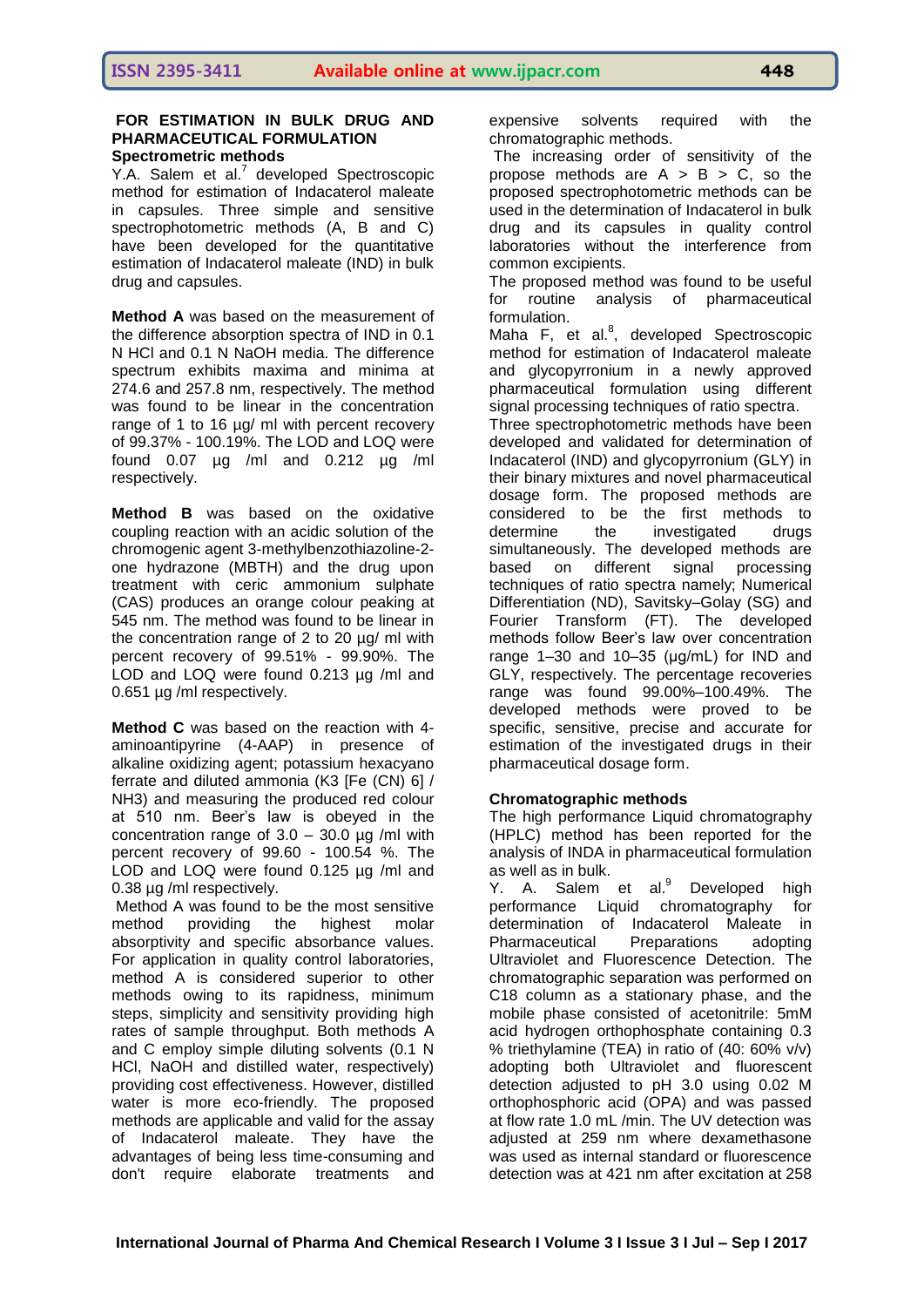nm where Cyproheptadine was used as internal standard. The retention time for INDA was 2.906 min. The proposed method was simple, economical, accurate and rapid for estimation of IND. The method was found to be linear in the concentration range of 2 to 20 µg/ ml with LOD of 0.116 µg/ ml and LOQ of 0.352 µg/ ml adopting UV detection. While the linearity range was 0.05 – 5.0 µg/ ml with LOD of 8.6 $\times$ 10<sup>-3</sup> µg/ ml and LOQ of 26.1 $\times$ 10<sup>-3</sup> µg/ ml adopting fluorescent detection. The proposed method was rapid reproducible precise and accurate. This method was applied successfully to determine IND in pure form and in its capsule dosage form. The developed method adopting fluorescent detector is 50 times more sensitive than Ultraviolet method.

# **FOR ESTIMATION IN BIOLOGICAL FLUIDS**

There are few methods available for estimation of Indacaterol Maleate in biological matrices like plasma and urine. Case reports on estimation of Indacaterol Maleate had also been reported.

### **Human Plasma**

Wesam G. Et al.<sup>10</sup> developed and validated Liquid Chromatography-Tandem Mass Spectrometry Coupled with Liquid-Liquid Extraction for Indacaterol Quantitation in Human Plasma. The HPLC analytical column was a Reprosil 100 C18 (150 × 4.6 mm, 5µm). Ethyl acetate was used in liquid  $-$  liquid extraction (LLE) method to extract IND from plasma sample. The Indacaterol dry extract was then reconstituted with 200mm of the mobile phase which was simply an acidified mixture of water-methanol (30:70, v/v) then pumped at flow rate of 1 ml/min and detected at 421 nm. Formoterol was used as the internal standard. IND and IS were detected at mass to charge ratio of 393.3 and 345.2 respectively. The retention time  $(t_R)$  of IND and IS were 2.5 and 1.5 min. The calibration curve was found to be linear over 0.075-100ng/mL. Validation has confirmed a specific, accurate and precise HPLC-MS/MS coupled with a simple and fast LLE for Indacaterol in human plasma. The proposed method was found to be suitable for the clinical monitoring of patients treated with IND.

# **Human Urine**

Wesam G. et al. $11$  developed LC-MS for estimation of Indacaterol in Human Urine. A liquid–liquid extraction method has been developed to extract Indacaterol from human urine samples using ethyl acetate. Indacaterol dry extract was reconstituted with 200 μL of

the mobile phase (acidified water: methanol (30:70, v/v) of which 5 μL was needed for the HPLC-MS/MS analysis. Indacaterol was eluted on a reversed C18 stationary phase with an isocratic mobile phase at a flow of 1 mL/min. Formoterol was the internal standard (IS). The MS/MS detection was employed with turbo-ion spray ionization in the positive ion mode. Indacaterol was detected at a mass to charge ratio (m/z) of 393.3 and its MS/MS daughter at 173.2. The retention times of IND and IS were 1.60 and 1.20 min. Validated calibration curves were linear over a range of 0.075–100 ng/mL with correlation coefficients  $r^2 = 0.990$ . The percentage recovery of IND was 92.2%. The proposed had been validated for quantification of Indacaterol in human urine.

# **CONCLUSION**

Several analytical methods have been reported for the estimation of Indacaterol Maleate in pharmaceutical formulations and biological matrices. It can be concluded that UV spectrophotometry and HPLC are the most simple and accurate methods for IND estimation in pharmaceutical formulations while HPLC-UV and LC/MS/MS can be widely used for estimation of IND in biological fluids like plasma and urine. Thus, this current review gives complete detail of the analytical methods available on Indacaterol Maleate which can be helpful for further research work studies on it.

#### **REFERENCES**

- 1. V.H. Bhaskar; Clinical Pharmacy. Nirav Prakashan publishers, 2013, 1. 61.
- 2. K.D. Tripathi; Essentials of Medical pharmacology. Jaypee Brothers Medical Publishers, New Delhi, 2013, 7. 56.
- 3. R. Walker and C. Whittlesea; Clinical Pharmacy. Elsevier, 2012, 5. 431.
- 4. Drug Profile of Indacaterol Maleate, Oct 2016, [https://www.drugs.com/ppa/indacaterol-](https://www.drugs.com/ppa/indacaterol-maleate.html)
- [maleate.html](https://www.drugs.com/ppa/indacaterol-maleate.html) 5. Marketed Formulation Indacaterol maleate and Glycopyrronium bromide, Oct 2016. [http://www.vectura.com/news/ultibro](http://www.vectura.com/news/ultibro-breezhaler-qva149-app)[breezhaler-qva149-app](http://www.vectura.com/news/ultibro-breezhaler-qva149-app)
- 6. Salem YA, Sherbiny DT, Wasseef DR and Ashry SM. Spectroscopic study on Indacaterol maleate-Analytical applications for quality control of capsules. Int J Pharm Sci Res. 2015; 6(3): 592-605.
- 7. Maha FA, Lobna AH, Nancy M, Hend ZY. Simultaneous spectrophotometric determination of Indacaterol and glycopyrronium in a newly approved